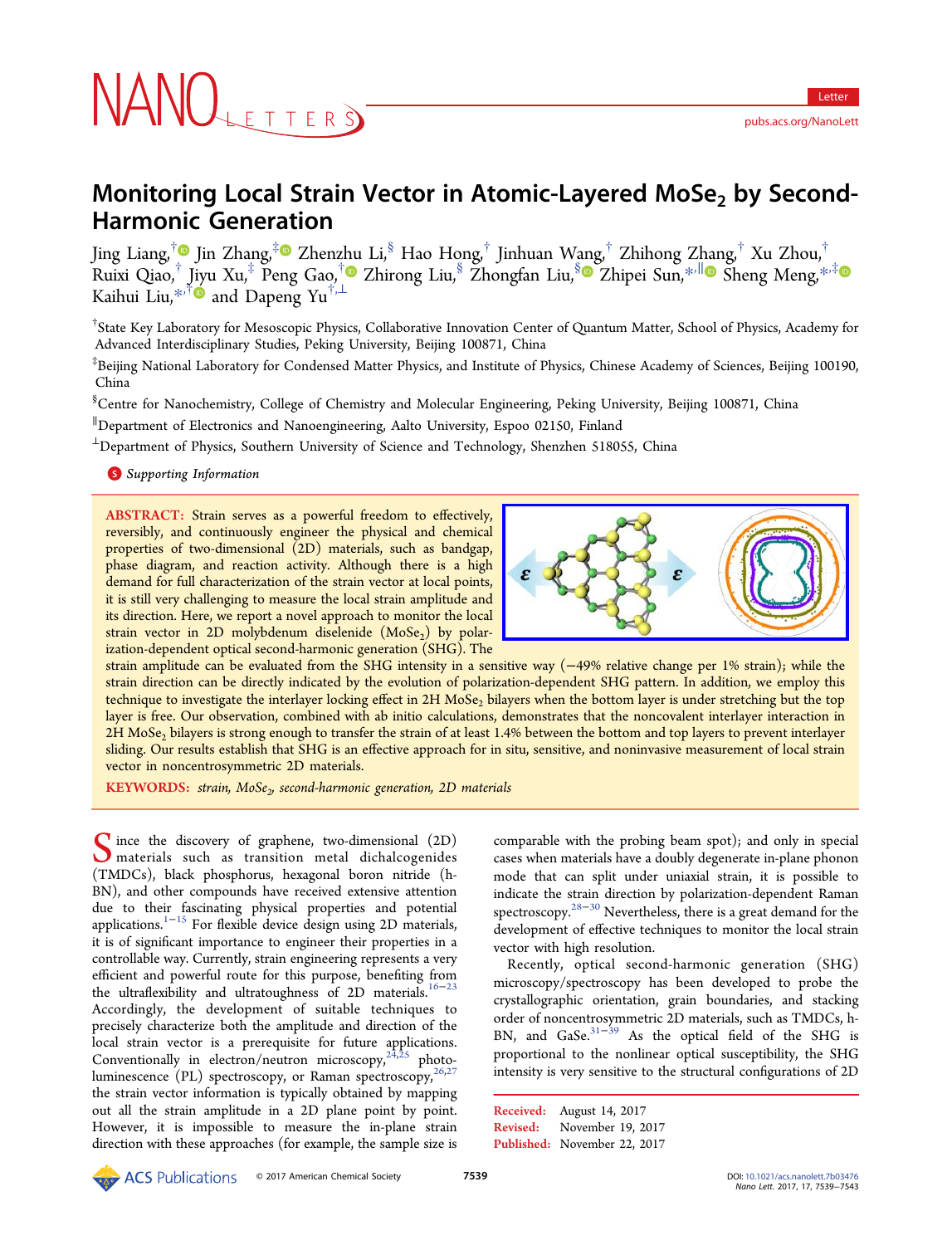<span id="page-1-0"></span>materials. In principle, it is plausible to utilize SHG to monitor the strain in 2D materials, as strain will change the lattice structure and thus the optical susceptibility of the material. In this letter, for the first time, we utilize the polarizationdependent SHG technique to monitor the local strain vector in atomic-layer molybdenum diselenide (MoSe<sub>2</sub>). Our results demonstrate that this technique can in situ sensitively and noninvasively probe both the strain amplitude and direction in monolayer MoSe<sub>2</sub> only with a single-point measurement. We further apply this technique to investigate the interlayer locking effect in  $2H$  MoSe<sub>2</sub> bilayer and find that at least  $1.4\%$  strain could be transferred from the bottom layer to the top layer.

In our experiment, triangle-shaped monolayer or bilayer  $MoSe<sub>2</sub>$  flakes were grown by chemical vapor deposition (Figure 1a, see [Supporting Information](http://pubs.acs.org/doi/suppl/10.1021/acs.nanolett.7b03476/suppl_file/nl7b03476_si_001.pdf) (SI) for details). The layer



Figure 1. PL and SHG response to strain in monolayer  $Mose_2$ . (a) SEM images of CVD-grown monolayer  $Mose_2$  triangles. (b) Raman spectroscopy of monolayer and bilayer  $Mose_2$ . (c) Schematic of strain apparatus and SHG process in monolayer  $M_0$ Se<sub>2</sub> under uniaxial tensile strain. The left orange and right blue arrows indicate excitation beam  $(\omega)$  and generated SHG signal  $(2\omega)$ , respectively. (d) PL spectra of monolayer MoSe<sub>2</sub> under different strain amplitudes. The dash arrow indicates the redshift direction of PL peaks, with a slope of −36.8 meV/ $\varepsilon$ . (e) SHG spectra under different strain. (f) Evolution of normalized SHG intensity with strain. Line is the linear fit to the experimental data. The error bars represent the standard measurement error from experiments of 12 samples.

number of  $\text{MoSe}_{2}$  flakes can be identified by optical contrast and Raman spectroscopy.<sup>[40,41](#page-4-0)</sup> Both the monolayer and bilayer samples have  $A_{1g}$  and  $E_{2g}^1$  modes, but the bilayer (with 2H stacking) has a characteristic shearing C mode in the Raman spectra (Figure 1b). We transferred  $Mose_2$  flakes on an optical transparent acrylic substrate using poly(methyl methacrylate) (PMMA) method or directly grew (exfoliated)  $\text{MoSe}_{2}$  on a mica substrate (see [SI](http://pubs.acs.org/doi/suppl/10.1021/acs.nanolett.7b03476/suppl_file/nl7b03476_si_001.pdf) for details). Uniaxial tensile strain is applied on the  $MoSe<sub>2</sub>$  flakes by bending the flexible acrylic (mica) substrates. $21$  As the acrylic (mica) substrate has relative large Young's modulus and can transfer the strain from itself to the 2D materials very effectively, $22$  one can simply calculate the applied strain amplitude from the curving geometry of the substrate by  $\varepsilon = \tau/2\rho$ , where  $\tau$  is the thickness of the substrate and  $\rho$  is the curvature radius of the neutral plane (Figure 1c). We first check if the strain is indeed effectively applied to monolayer  $MoSe<sub>2</sub>$  by monitoring the evolution of the PL peak energy. As the strain increases, the PL peak linearly shifts to lower energy. The slope is determined to be  $-36.8$  meV/ $\varepsilon$ , and the relative change slope  $\left(\frac{\Delta E_e}{E_0}\right) = \frac{E_e - E_e}{E_e}$  $E_{\varepsilon} - E$  $\frac{E_{\varepsilon}}{0} = \frac{E_{\varepsilon} - E_0}{E_0}$  $\frac{E_0}{\sigma}$ , where  $E_{\varepsilon}$  and  $E_0$  stand for the PL peak energy with and without strain, respectively) is −0.023/ε (Figure 1d and [Figure S1\)](http://pubs.acs.org/doi/suppl/10.1021/acs.nanolett.7b03476/suppl_file/nl7b03476_si_001.pdf). The slope is consistent with the previous experiments of  $MoSe<sub>2</sub>$ , and therefore, the strain amplitude can be calculated from the geometric shape of the bent substrate<sup>[23](#page-4-0)</sup> and the PL peak energy shift. In all studies below, we use both approaches to obtain the strain amplitude. Note that all optical measurements are taken near the center of the monolayer  $MoSe<sub>2</sub>$  triangles to ensure the position correspondence between different techniques [\(Figure S2](http://pubs.acs.org/doi/suppl/10.1021/acs.nanolett.7b03476/suppl_file/nl7b03476_si_001.pdf)).

We then investigate the strain-dependent SHG intensity. As monolayer MoSe<sub>2</sub> belongs to the noncentrosymmetric  $D_{3h}$ point group, it allows appreciable second-order nonlinear optical response.[31](#page-4-0)−[38](#page-4-0) Under excitation of linearly polarized femtosecond pulses (wavelength of 820 nm, pulse width of ∼100 fs), the intensity of reflected SHG signal centering at 410 nm changes under different strain amplitudes (Figure 1e). It clearly indicates that the SHG intensity is very sensitive to the strain. Detailed analysis (Figure 1f) shows that the relative change in SHG intensity  $\left(\frac{\Delta I_e}{I_0}\right) = \frac{I_e - I_e}{I_0}$  $I_{\varepsilon} - I$  $\frac{I_{\varepsilon}}{I_0} = \frac{I_{\varepsilon} - I_0}{I_0}$  $\frac{1}{\epsilon}$ , where  $I_{\varepsilon}$  and  $I_0$  stand for SHG intensity with and without strain, respectively) is linearly related to the strain amplitude. The slope is determined to be −  $0.49 \pm 0.05/\varepsilon$ , which is one order of magnitude larger than the relative change of PL peak energy. Such relatively large linear relation facilitates the monitoring of the strain amplitude directly and sensitively by the SHG intensity. Although theoretically it is of great challenge to quantitatively predict the SHG intensity under strain by first-principles calculations,  $42$ in practice we demonstrate that SHG is a very effective technique to characterize the strain amplitude.

In order to monitor the strain direction, we change the polarization direction of the excitation laser to investigate the polarization-dependent SHG intensity pattern. If the polarization of the output SHG signal is parallel  $(I_{\parallel})$  or perpendicular  $(I_1)$  to that of the excitation laser, the SHG intensity in MoSe<sub>2</sub> exhibits 6-fold rotational symmetry:  $I_{\parallel} = I$  $cos^2(3\theta)$ ,  $I_{\perp} = I sin^2(3\theta)$ , where  $\theta$  is the angle between the excitation laser polarization and crystalline armchair direction of monolayer  $\angle M_0$   $\angle S_2$ <sup>[31](#page-4-0)–[34](#page-4-0)</sup> and the total SHG intensity,  $I = I_1 +$ I<sub>||</sub>, is independent of θ. In our SHG measurement,  $θ = θ' + θ$ <sub>0</sub>, where  $\theta'$  is the angle between laser polarization and horizontal direction (the uniaxial tensile strain is applied to) as shown in [Figure 2a](#page-2-0), and  $\theta_0$  is the angle between horizontal and crystalline armchair direction. The laser polarization is controlled by rotating a half-wave plate before the objective, while the SHG signal is analyzed by a polarizer in front of the detector. Therefore, from the  $\theta'$ -dependent SHG pattern of  $I_{\parallel}$ , the microscopic armchair crystalline orientation  $\theta_0$  can be identified from the direction of six petals [\(Figure 2b](#page-2-0),f), which has a clear correlation to the macroscopic triangle shape of monolayer  $MoSe<sub>2</sub>$  as shown in [Figure 2](#page-2-0)a,e. Furthermore, we choose  $MoSe<sub>2</sub>$ triangles of different orientations to the strain direction ( $\varepsilon_z$  or  $\varepsilon_a$  represents the two high symmetric cases when the strain is along the crystalline armchair or the zigzag direction of  $MoSe<sub>2</sub>$ ). [Figure 2](#page-2-0)b−d (f–h) shows the pattern evolution of  $I_{\parallel}$ ,  $I_{\perp}$ , and I when strain  $\varepsilon_a$  ( $\varepsilon_z$ ) is applied to monolayer MoSe<sub>2</sub>. Without strain,  $I_{\parallel}$  and  $I_{\perp}$  with six petals of the same size reveal three-fold rotation symmetry of the 2D crystal, and the total SHG intensity I has a circular shape. Once the strain is applied, the SHG pattern distorts significantly. The SHG intensity decreases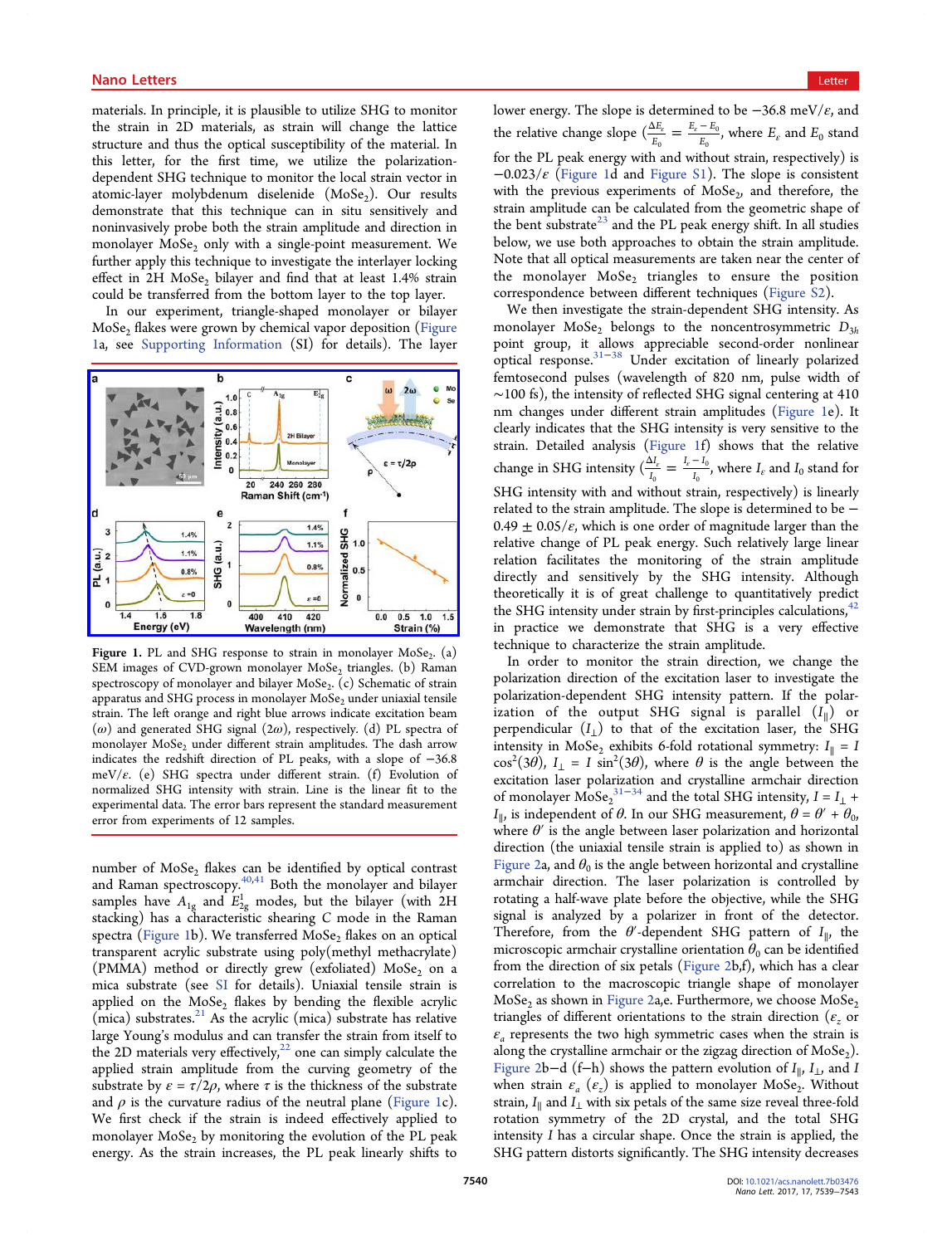<span id="page-2-0"></span>

Figure 2. Pattern evolution of SHG intensity for monolayer  $M_0$ Se<sub>2</sub> under strain. (a) Optical image of monolayer MoSe, under strain  $\varepsilon_a$ along the crystalline armchair direction. The strain is along the horizontal direction indicated by a double-headed arrow, while the laser excitation polarization  $\hat{e}_{\alpha}$  has a relative angle  $\theta'$  to it. The ball and stick model shows the crystalline structure. (b−d) θ′-dependent SHG intensity pattern when the polarization of generated SHG is parallel (b), perpendicular (c) to the incident polarization, or the total SHG (d) under strain  $\varepsilon_a$ . (e−h) The counterpart data under strain  $\varepsilon_a$  along the crystalline zigzag direction. The laser polarization, strain direction, and image size are the same as shown in (a). Dots are original data and lines are theoretical fits; while the colors of orange, dark yellow, violet, and dark cyan (from outer curves to inner ones) represent strain amplitude of 0, 0.8%, 1.14%, and 1.4% in sequence for (b−d, f−h).

rapidly with increasing strain in each petal, and the  $I_{\parallel}$  or  $I_{\perp}$ shape of the six petals become asymmetric, and the total SHG intensity I shows up a strong angular dependence. The strain direction could be indicated by the minor axis of the pattern of I. Additionally, the pattern modes of I are different for different strain orientations. The I pattern looks like a dumbbell with  $\varepsilon_a$ (Figure 2d), while the pattern seems as a spindle with  $\varepsilon_z$ (Figure 2h). For another strain direction  $\varepsilon_c$  (i.e., the strain is not along zigzag or armchair crystalline direction of  $M_0Se_2$ ), the results are more complex (see [Supplementary Figure S3\)](http://pubs.acs.org/doi/suppl/10.1021/acs.nanolett.7b03476/suppl_file/nl7b03476_si_001.pdf). Nevertheless, the strain direction can also be easily deduced from the SHG pattern evolution. For other noncentrosymmetric 2D materials such as monolayer  $MoS<sub>2</sub>$ , we also observe similar SHG pattern evolution with a strain induced SHG change ratio of ∼−0.37/ε ([Supplementary Figures S4 and S5\)](http://pubs.acs.org/doi/suppl/10.1021/acs.nanolett.7b03476/suppl_file/nl7b03476_si_001.pdf). This indicates that our method should be generally applicable to noncentrosymmetric 2D materials.

To qualitatively understand the SHG pattern evolution under uniaxial tensile strain, we consider the nonlinear SHG response in terms of point group symmetry. The polarization-dependent SHG intensity could be expressed as

$$
I_{\text{SHG}} = |\hat{e}_{2\omega}\vec{d}\hat{e}_{\omega}^2|^2\tag{1}
$$

where  $\hat{e}_{2\omega}$  and  $\hat{e}_{\omega}$  are, respectively, the polarization orientation of generated SHG electric field and incident electric field, and  $\tilde{d}$ is contracted notation of second-order susceptibility tensor, which is a 3  $\times$  6 matrix.<sup>[43](#page-4-0)</sup> Under uniaxial strain, the matrix of  $\vec{d}$ evolves from the three-fold  $D_{3h}$  symmetry into  $C_{2v}$  symmetry, which is the origin for the observed SHG pattern evolution in Figure 2. As the number and relative magnitude of independent nonzero matrix elements of  $\tilde{d}$  are different for different  $\theta'$ angles, the SHG pattern evolution can reflect the strain direction.

We can further quantitatively evaluate the SHG pattern evolution for the two highly symmetric cases by analytical equations based on first-order perturbation. On the basis of

normal incidence geometry, the effective elements in  $\vec{d}^{(C_{2\nu})}$ aligned into  $D_{3h}$  coordinate have the same form as  $\vec{d}^{(D_{3h})}$ . It is supposed that  $d_{il}^{(C_{2\nu})}$  varies linearly with small external strain perturbation (see [SI](http://pubs.acs.org/doi/suppl/10.1021/acs.nanolett.7b03476/suppl_file/nl7b03476_si_001.pdf) for detail). Then, the polarizationdependent SHG intensity of monolayer MoSe, under  $\varepsilon_a$ behaves as follows:

$$
I_{\parallel}^{(C_{2\nu})} = |d_{22}^{(D_{3h})}(\cos 3\theta + \varepsilon_a (a_1 \cos^3 \theta - b_1 \sin^3 \theta \cos \theta
$$
  

$$
- 2c_1 \sin^3 \theta \cos \theta)|^2
$$
  

$$
I_{\perp}^{(C_{2\nu})} = |d_{22}^{(D_{3h})}(\sin 3\theta + \varepsilon_a (a_1 \sin \theta \cos^2 \theta - b_1 \sin^3 \theta
$$
  

$$
+ 2c_1 \sin \theta \cos^2 \theta)|^2
$$
 (2)

where  $a_1$ ,  $b_1$ , and  $c_1$  are the relative changes of different tensor elements in  $\tilde{d}$  caused by strain perturbation. Under  $\varepsilon$ <sub>z</sub>, we would obtain the same formula as shown above with parameters of  $\varepsilon_{z}$   $a_{2}$ ,  $b_{2}$ , and  $c_{2}$ . The total SHG intensity  $I^{(C_{2v})}$ is the sum of  $I_{\parallel}^{(C_{2\nu})}$  and  $I_{\perp}^{(C_{2\nu})}$ . With this analytic model, we can reproduce our experimental data and extract the fitting parameters for  $a_i$ ,  $b_i$ , and  $c_i$  (see [Supplementary Figure S6](http://pubs.acs.org/doi/suppl/10.1021/acs.nanolett.7b03476/suppl_file/nl7b03476_si_001.pdf) [and Table S1](http://pubs.acs.org/doi/suppl/10.1021/acs.nanolett.7b03476/suppl_file/nl7b03476_si_001.pdf)). When the strain is along the high symmetric  $\varepsilon$ <sub>z</sub> and  $\varepsilon_a$  direction, both the minor axis and the shape of I can indicate the strain direction (Figure 2d,h). For a general case when the strain is along nonarmchair/zigzag direction, the strain direction can also be obtained from the SHG pattern evolution ([Supplementary Figure S3\)](http://pubs.acs.org/doi/suppl/10.1021/acs.nanolett.7b03476/suppl_file/nl7b03476_si_001.pdf), although the analytical equation is more complex (see [SI](http://pubs.acs.org/doi/suppl/10.1021/acs.nanolett.7b03476/suppl_file/nl7b03476_si_001.pdf) for detail). Here, we note that the quantitative ab initio theories for understanding the pattern evolution is still lacking. Our results might evoke the further development of theory in this direction in the future.

As SHG is a very sensitive and effective way to monitor the local strain in  $MoSe<sub>2</sub>$  monolayer, we further employ it to investigate the interlayer locking effect between the two layers in AB-stacked (2H) MoSe<sub>2</sub> bilayer when the bottom layer is under stretching but the top layer is free (Figure 3a). Bulk



Figure 3. Monitoring the interlayer locking behavior in 2H bilayer MoSe<sub>2</sub>. (a) Schematic diagram of 2H MoSe<sub>2</sub> bilayer when the bottom layer is under stretching but the top layer is free.  $\varepsilon$ <sub>bottom</sub> is directly applied to the bottom layer from the bending substrate;  $\varepsilon_{\text{top}}$  is the possible strain on the top layer that can be transferred from the bottom layer. (b) Optical image of  $2H$  bilayer MoSe<sub>2</sub>. (c) Log-plot of SHG intensity from monolayer or  $2H$  bilayer MoSe<sub>2</sub> under different strain amplitudes. The negligible SHG response in bilayer reveals the perfect transferring of strain from the bottom layer to the top layer.

 $\mathrm{MoSe}_{2}$  is believed to be a lubricant as  $\mathrm{MoS}_{2}$  and the interlayer sliding should be quite easy.<sup>[44](#page-4-0)-[46](#page-4-0)</sup> Whether the interlayer interaction can lock the two layers under relative interlayer strain and if so how large the relative strain can be locked are still under debate. Furthermore, this information is also crucial for evaluating the performance and mechanical stability of van der Waals stacked multilayer 2D flexible devices under strain.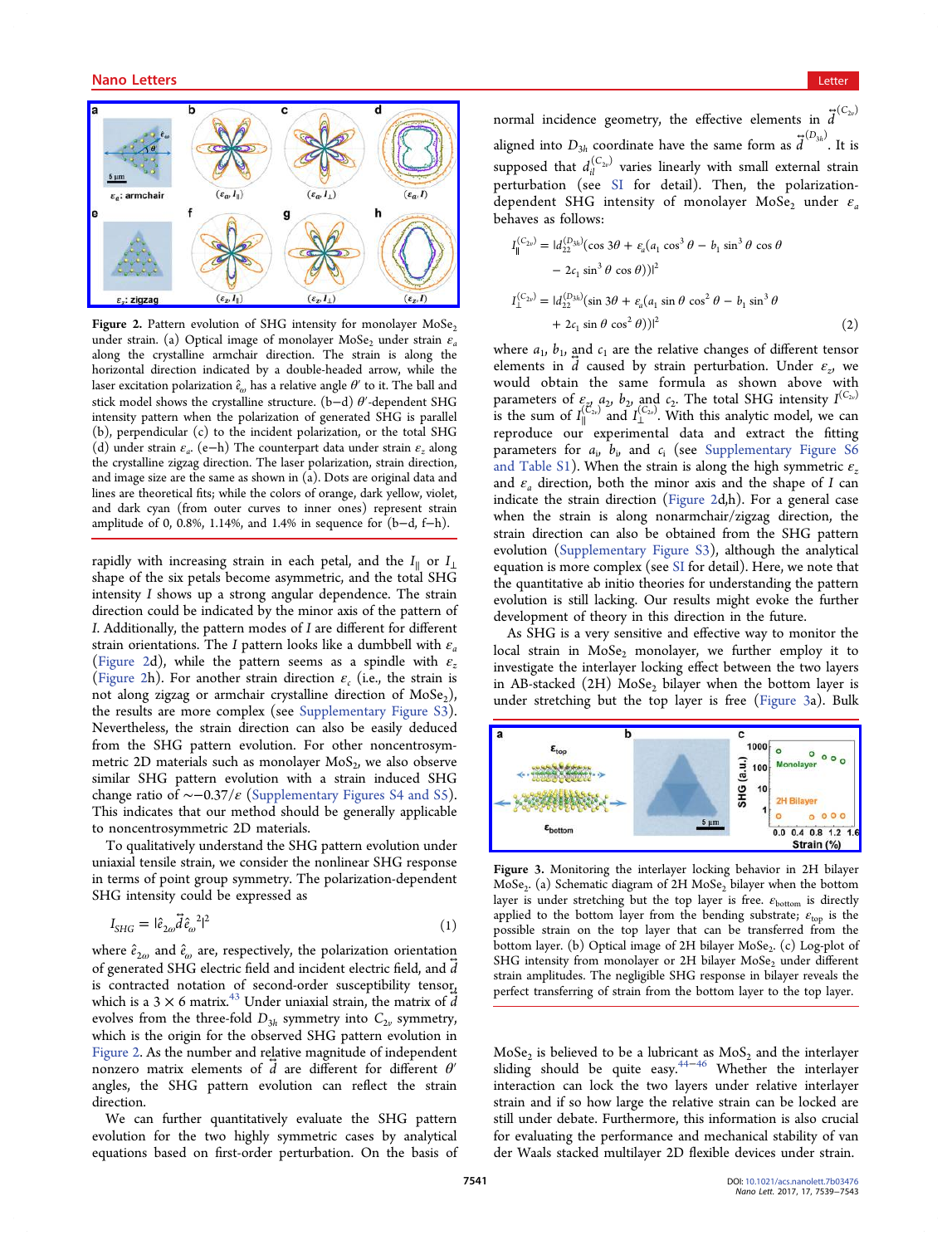<span id="page-3-0"></span>To address this issue, we choose  $2H$  MoSe<sub>2</sub> bilayers where the bottom layer is larger than the top layer ([Figure 3b](#page-2-0)). The respective  $E_{2g}^1$   $A_{1g}$  and C modes located at 241.8, 287.3, and 19.2 cm<sup>−</sup><sup>1</sup> confirm bilayer configuration ([Figure 1](#page-1-0)b). The bottom layer of MoSe, is directly subject to uniaxial tensile strain  $\varepsilon$ <sub>bottom</sub> from the substrate as monitored by PL peak positions [\(Supplementary Figure S7\)](http://pubs.acs.org/doi/suppl/10.1021/acs.nanolett.7b03476/suppl_file/nl7b03476_si_001.pdf). The 2H bilayer  $MoSe<sub>2</sub>$ belongs to the centrosymmetric  $D_{3d}$  point group, and the presence of inversion symmetry does not allow SHG response. If the two layers can be locked under relative interlayer strain, the whole system retains its centrosymmetric symmetry with negligible SHG response; otherwise, appreciable SHG signal can be generated. [Figure 3c](#page-2-0) shows the SHG intensity from the 2H bilayer region and monolayer region under strain. The SHG intensity from monolayer changes rapidly, while the SHG intensity from bilayer keeps very low (comparable to our detection limit) even when the applied strain is as large as 1.4% at the bottom layer. It reveals that the two layers are locked under relative interlayer strain at least up to 1.4%.

To understand this interlayer locking effect in  $Mose<sub>2</sub>$  bilayer under the relatively large interlayer strain, we performed firstprinciples calculations (see [SI](http://pubs.acs.org/doi/suppl/10.1021/acs.nanolett.7b03476/suppl_file/nl7b03476_si_001.pdf) for details). We first obtain the energy barrier for interlayer sliding along zigzag direction from  $AB_1$  to  $AB_3$  stacking as shown in the insets of Figure 4a. The



Figure 4. Theoretical understanding of the interlayer locking behavior in 2H MoSe<sub>2</sub> bilayer. (a) Potential energy of 2H MoSe<sub>2</sub> bilayer with interlayer sliding of one lattice constant along the zigzag direction. In horizontal axis, *a* is the lattice constant  $(3.33 \text{ Å})$  of MoSe<sub>2</sub>. (b) Potential energy of 2H MoSe, bilayer under different strain amplitudes. "Locked" and "Sliding" represent the conditions that the strain is 100% or 0% transferred from the bottom layer to the top layer.

results show that the interlayer sliding must overcome an energy barrier of ∼50 meV/cell. It means that the sliding needs some additional energy if the two layers are not locked. But surely, if the two layers are locked, the strain energy will increase. The final configuration will be determined by the competition between interlayer interaction energy and total strain energy. We further calculated the total energy increase of the bilayer system with strain being applied to the bottom layer when the two layers are locked (blue squares) or sliding (red circles) in Figure 4b. We find that the locked bilayer is energetically favorable at small strains (<1.3%) and interlayer sliding is possible when the strain is larger than 1.3%. The trend is in nice agreement with our experiment although the quantitative strain threshold has small deviation as the theoretical value is dependent on the approximations in calculation of van der Waals interactions.<sup>[47](#page-4-0)</sup> Our results confirm that interlayer interaction can efficiently transfer strain of a few percentages from the bottom layer to the top layer in 2H bilayer MoSe<sub>2</sub>. Here we note that the edge of the top layer may

add additional energy to the whole system, as previous studies showed that the edge might be curved. $48$  However, as the top layer in our experiment is as large as  $5 \mu m$ , the atomic number ratio of edge/area is as small as ∼0.4% and the contribution of the edge would be negligible.

In summary, our work demonstrates the application of SHG to monitor the local strain vector in 2D MoSe, without in-plane mapping. The strain amplitude can be determined by the SHG intensity, while the strain direction can be indicated by the polarization-dependent SHG pattern evolution. In addition, we also utilize this technique to investigate the interlayer locking behavior in 2H MoSe<sub>2</sub> bilayers under relative interlayer strain. Our experimental results, together with ab initio calculations, show that the interlayer interactions can lock percentage level strain between the two layers in 2H MoSe<sub>2</sub> bilayer. SHG has limitation in characterizing centrosymmetric 2D system only, for example, in graphene there is no obvious SHG signal, but recent progress shows that even graphene can have high harmonic generation (HHG) signal. $^{49}$  $^{49}$  $^{49}$  If we use HHG, it is very promising to monitor the strain in any 2D materials in the near future.

#### ■ ASSOCIATED CONTENT

#### **S** Supporting Information

The Supporting Information is available free of charge on the [ACS Publications website](http://pubs.acs.org) at DOI: [10.1021/acs.nano](http://pubs.acs.org/doi/abs/10.1021/acs.nanolett.7b03476)[lett.7b03476.](http://pubs.acs.org/doi/abs/10.1021/acs.nanolett.7b03476)

Figures for strain dependence of PL peak position, SHG intensity, and PL peak energy mapping of monolayer  $MoSe<sub>2</sub>$ , pattern evolution of SHG for monolayer  $MoSe<sub>2</sub>$ and  $MoS<sub>2</sub>$ , evolution of normalized SHG intensity of monolayer  $MoS<sub>2</sub>$  with strain, strain response of tensor elements in  $\tilde{d}$  and PL spectrum of bilayer MoSe<sub>2</sub> under tensile strain. Notes for reduced symmetry of monolayer  $MoSe<sub>2</sub>$  under uniaxial strain. Table for parameters used to characterize strain-dependent  $\tilde{d}$ . Detailed methods of

synthesis and preparation of monolayer and bilayer  $MoSe<sub>2</sub>$ , characterization of  $MoSe<sub>2</sub>$ , SHG measurements, and theoretical calculations ([PDF\)](http://pubs.acs.org/doi/suppl/10.1021/acs.nanolett.7b03476/suppl_file/nl7b03476_si_001.pdf)

### ■ AUTHOR INFORMATION

#### Corresponding Authors

- \*E-mail: [khliu@pku.edu.cn.](mailto:khliu@pku.edu.cn) Phone: +861062766013.
- \*E-mail: [smeng@iphy.ac.cn.](mailto:smeng@iphy.ac.cn) Phone: +861086249396.
- \*E-mail: [zhipei.sun@aalto.](mailto:zhipei.sun@aalto.fi)fi. Phone: +358504302820.

#### ORCID<sup>®</sup>

Jing Liang: [0000-0001-6348-2068](http://orcid.org/0000-0001-6348-2068) Jin Zhang: [0000-0001-7830-3464](http://orcid.org/0000-0001-7830-3464) Peng Gao: [0000-0003-0860-5525](http://orcid.org/0000-0003-0860-5525) Zhongfan Liu: [0000-0003-0065-7988](http://orcid.org/0000-0003-0065-7988) Zhipei Sun: [0000-0002-9771-5293](http://orcid.org/0000-0002-9771-5293) Sheng Meng: [0000-0002-1553-1432](http://orcid.org/0000-0002-1553-1432) Kaihui Liu: [0000-0002-8781-2495](http://orcid.org/0000-0002-8781-2495)

#### Author Contributions

J.L., J.Z., Z. Li, and H.H. contributed equally to this work.

Notes

The authors declare no competing financial interest.